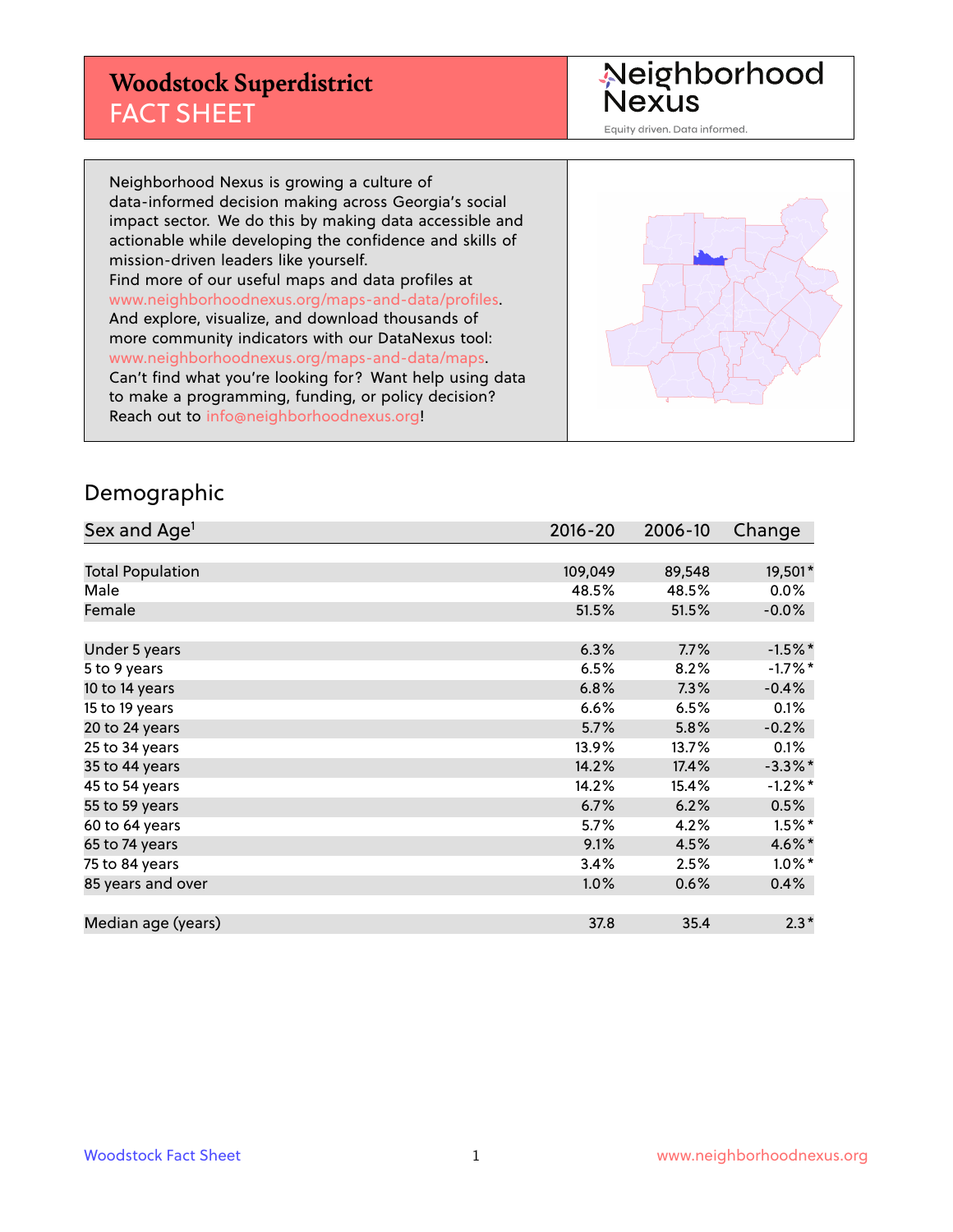# Demographic, continued...

| Race <sup>2</sup>                                            | $2016 - 20$ | 2006-10 | Change     |
|--------------------------------------------------------------|-------------|---------|------------|
| <b>Total population</b>                                      | 109,049     | 89,548  | 19,501*    |
| One race                                                     | 96.2%       | 97.7%   | $-1.5%$ *  |
| White                                                        | 82.1%       | 85.2%   | $-3.2\%$ * |
| <b>Black or African American</b>                             | 8.9%        | 7.2%    | $1.6\%$ *  |
| American Indian and Alaska Native                            | 0.2%        | 0.7%    | $-0.5%$    |
| Asian                                                        | 3.0%        | 2.1%    | $0.9\%$ *  |
| Native Hawaiian and Other Pacific Islander                   | 0.1%        | 0.0%    | 0.1%       |
| Some other race                                              | 1.9%        | 2.4%    | $-0.5%$    |
| Two or more races                                            | 3.8%        | 2.3%    | $1.5%$ *   |
| Race alone or in combination with other race(s) <sup>3</sup> | $2016 - 20$ | 2006-10 | Change     |
| Total population                                             | 109,049     | 89,548  | 19,501*    |
| White                                                        | 85.3%       | 87.4%   | $-2.0\%$ * |
| <b>Black or African American</b>                             | 10.3%       | 8.3%    | $2.0\%$ *  |
| American Indian and Alaska Native                            | 1.0%        | 1.3%    | $-0.3%$    |
| Asian                                                        | 3.7%        | 2.7%    | $1.0\%$ *  |
| Native Hawaiian and Other Pacific Islander                   | 0.2%        |         |            |
|                                                              | 3.4%        | 0.1%    | 0.1%       |
| Some other race                                              |             | 2.7%    | 0.8%       |
| Hispanic or Latino and Race <sup>4</sup>                     | $2016 - 20$ | 2006-10 | Change     |
| Total population                                             | 109,049     | 89,548  | 19,501*    |
| Hispanic or Latino (of any race)                             | 11.2%       | 8.8%    | $2.4\%$ *  |
| Not Hispanic or Latino                                       | 88.8%       | 91.2%   | $-2.4\%$ * |
| White alone                                                  | 74.2%       | 79.5%   | $-5.3\%$ * |
| <b>Black or African American alone</b>                       | 8.6%        | 6.9%    | $1.6\%$ *  |
| American Indian and Alaska Native alone                      | 0.0%        | 0.6%    | $-0.5%$    |
| Asian alone                                                  | 3.0%        | 2.1%    | $0.9\%$ *  |
| Native Hawaiian and Other Pacific Islander alone             | 0.1%        | 0.0%    | 0.1%       |
| Some other race alone                                        | 0.3%        | 0.3%    | 0.1%       |
| Two or more races                                            | 2.6%        | 1.9%    | $0.7\%$ *  |
| U.S. Citizenship Status <sup>5</sup>                         | $2016 - 20$ | 2006-10 | Change     |
|                                                              |             |         |            |
| Foreign-born population                                      | 11,985      | 8,303   | $3,682*$   |
| Naturalized U.S. citizen                                     | 41.1%       | 39.2%   | 1.9%       |
| Not a U.S. citizen                                           | 58.9%       | 60.8%   | $-1.9%$    |
| Citizen, Voting Age Population <sup>6</sup>                  | $2016 - 20$ | 2006-10 | Change     |
| Citizen, 18 and over population                              | 76,389      | 60,378  | 16,011*    |
| Male                                                         | 47.7%       | 48.0%   | $-0.3%$    |
| Female                                                       | 52.3%       | 52.0%   | 0.3%       |
|                                                              |             |         |            |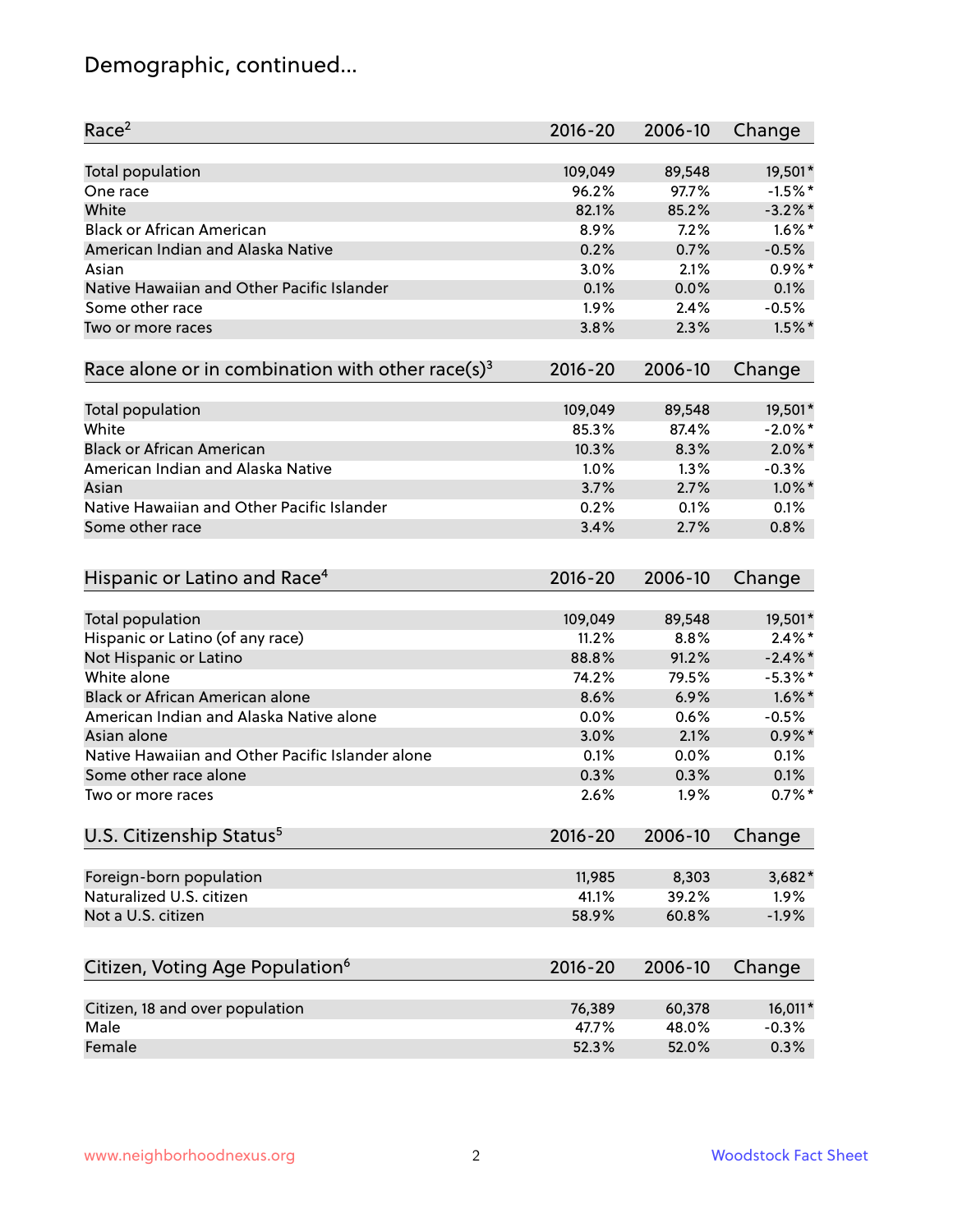#### Economic

| Income <sup>7</sup>                                 | 2016-20 | 2006-10 | Change     |
|-----------------------------------------------------|---------|---------|------------|
|                                                     |         |         |            |
| All households                                      | 40,571  | 32,976  | 7,595*     |
| Less than \$10,000                                  | 3.6%    | 3.0%    | 0.7%       |
| \$10,000 to \$14,999                                | 1.9%    | 3.1%    | $-1.2%$    |
| \$15,000 to \$24,999                                | 5.2%    | 7.0%    | $-1.8\%$ * |
| \$25,000 to \$34,999                                | 6.8%    | 8.6%    | $-1.8\%$ * |
| \$35,000 to \$49,999                                | 10.5%   | 13.7%   | $-3.3\%$ * |
| \$50,000 to \$74,999                                | 17.7%   | 21.8%   | $-4.1%$ *  |
| \$75,000 to \$99,999                                | 15.0%   | 15.9%   | $-0.9%$    |
| \$100,000 to \$149,999                              | 19.1%   | 17.0%   | $2.2\%$ *  |
| \$150,000 to \$199,999                              | 11.5%   | 6.3%    | $5.2\%$ *  |
| \$200,000 or more                                   | 8.7%    | 3.8%    | 4.9%*      |
| Median household income (dollars)                   | 82,248  | 66,698  | 15,550*    |
| Mean household income (dollars)                     | 101,663 | 80,396  | $21,267*$  |
| With earnings                                       | 84.9%   | 89.7%   | $-4.8\%$ * |
| Mean earnings (dollars)                             | 102,343 | 79,369  | 22,973*    |
| <b>With Social Security</b>                         | 26.8%   | 16.9%   | $9.9\%*$   |
| Mean Social Security income (dollars)               | 22,080  | 16,068  | $6,013*$   |
| With retirement income                              | 18.0%   | 12.9%   | $5.1\%$ *  |
| Mean retirement income (dollars)                    | 26,311  | 21,965  | 4,347*     |
| With Supplemental Security Income                   | 2.6%    | 1.8%    | 0.7%       |
| Mean Supplemental Security Income (dollars)         | 6,609   | 10,037  | $-3,428*$  |
| With cash public assistance income                  | 1.3%    | 0.9%    | 0.4%       |
| Mean cash public assistance income (dollars)        | 387     | 4,355   | $-3,968$   |
| With Food Stamp/SNAP benefits in the past 12 months | 3.9%    | 2.9%    | 0.9%       |
|                                                     |         |         |            |
| Families                                            | 29,382  | 24,718  | 4,664*     |
| Less than \$10,000                                  | 3.1%    | 2.1%    | 1.1%       |
| \$10,000 to \$14,999                                | 1.1%    | 2.1%    | $-1.0%$    |
| \$15,000 to \$24,999                                | 3.8%    | 5.1%    | $-1.3%$    |
| \$25,000 to \$34,999                                | 5.1%    | 7.7%    | $-2.6\%$ * |
| \$35,000 to \$49,999                                | 7.9%    | 10.9%   | $-3.1\%$ * |
| \$50,000 to \$74,999                                | 14.3%   | 20.5%   | $-6.2\%$ * |
| \$75,000 to \$99,999                                | 16.4%   | 18.5%   | $-2.1%$    |
| \$100,000 to \$149,999                              | 22.5%   | 20.7%   | 1.9%       |
| \$150,000 to \$199,999                              | 14.8%   | 7.7%    | $7.1\%$ *  |
| \$200,000 or more                                   | 11.0%   | 4.8%    | $6.2\%$ *  |
| Median family income (dollars)                      | 97,467  | 77,266  | 20,202*    |
| Mean family income (dollars)                        | 115,212 | 89,983  | 25,230*    |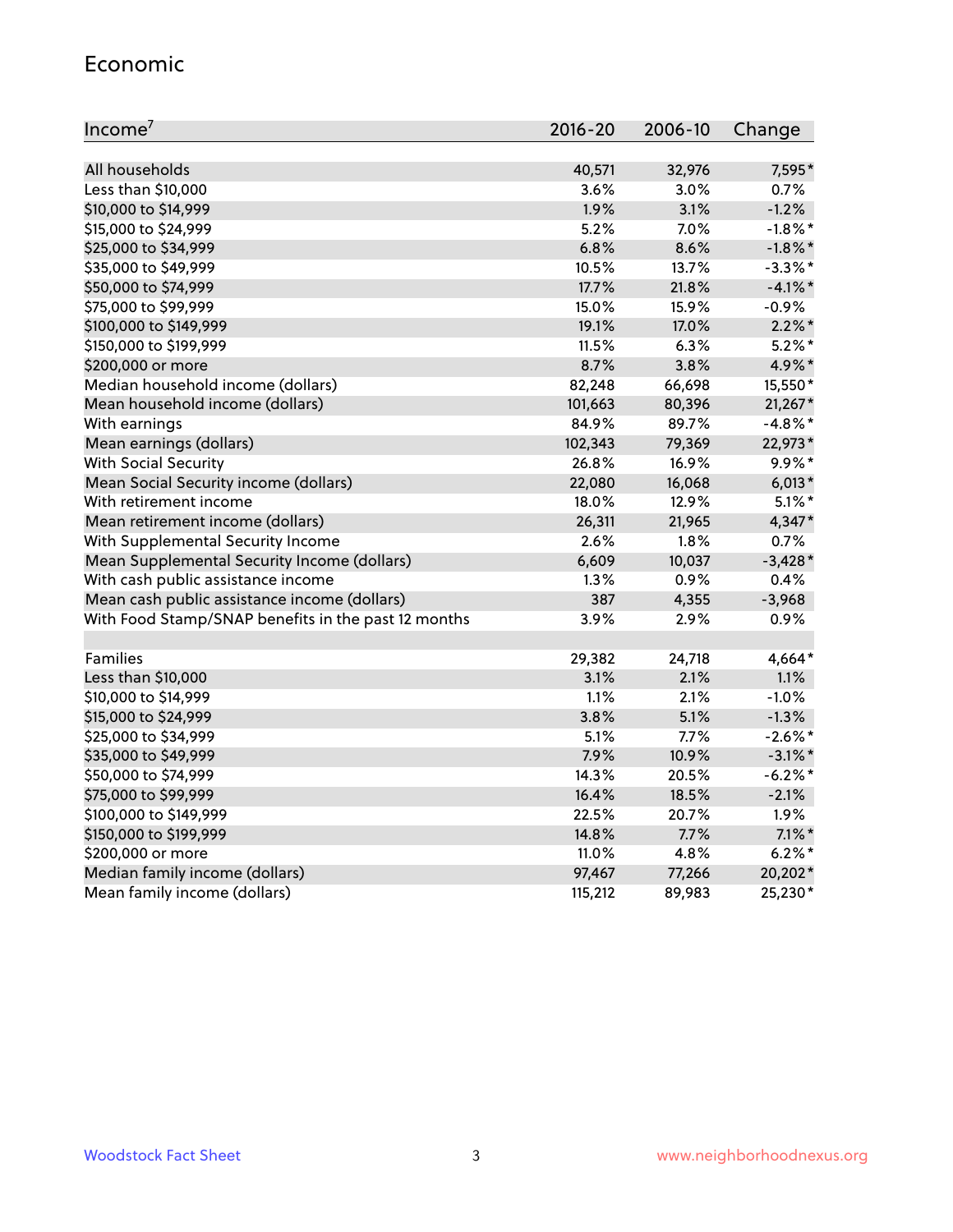### Economic, continued...

| Income, continued <sup>8</sup>                                        | $2016 - 20$ | 2006-10 | Change   |
|-----------------------------------------------------------------------|-------------|---------|----------|
|                                                                       |             |         |          |
| Nonfamily households                                                  | 11,189      | 8,258   | 2,931*   |
| Median nonfamily income (dollars)                                     | 50,515      | 42,819  | 7,696*   |
| Mean nonfamily income (dollars)                                       | 60,791      | 48,923  | 11,867*  |
| Median earnings for workers (dollars)                                 | 43,304      | 36,553  | $6,751*$ |
| Median earnings for male full-time, year-round workers                | 62,864      | 54,270  | 8,595*   |
| (dollars)                                                             |             |         |          |
| Median earnings for female full-time, year-round workers<br>(dollars) | 49,631      | 40,455  | $9,176*$ |
| Per capita income (dollars)                                           | 38,584      | 29,807  | 8,776*   |
|                                                                       |             |         |          |
| Families and People Below Poverty Level <sup>9</sup>                  | $2016 - 20$ | 2006-10 | Change   |
|                                                                       |             |         |          |
| <b>All families</b>                                                   | 5.7%        | 5.6%    | 0.1%     |
| With related children under 18 years                                  | 8.4%        | 7.4%    | 1.0%     |
| With related children under 5 years only                              | 2.9%        | 6.6%    | $-3.7%$  |
| Married couple families                                               | 2.6%        | 3.5%    | $-1.0%$  |
| With related children under 18 years                                  | 2.4%        | 4.1%    | $-1.7%$  |
| With related children under 5 years only                              | 0.3%        | 3.0%    | $-2.7%$  |
| Families with female householder, no husband present                  | 16.7%       | 17.1%   | $-0.4%$  |
| With related children under 18 years                                  | 23.4%       | 22.4%   | 0.9%     |
| With related children under 5 years only                              | 21.4%       | 31.3%   | $-10.0%$ |
| All people                                                            | 7.1%        | 7.3%    | $-0.1%$  |
| Under 18 years                                                        | 9.5%        | 8.4%    | 1.1%     |
| Related children under 18 years                                       | 9.3%        | 8.1%    | 1.2%     |
| Related children under 5 years                                        | 7.9%        | 7.4%    | 0.6%     |
| Related children 5 to 17 years                                        | 9.8%        | 8.4%    | 1.4%     |
| 18 years and over                                                     | 6.4%        | 6.8%    | $-0.5%$  |
| 18 to 64 years                                                        | 6.2%        | 6.8%    | $-0.6%$  |
| 65 years and over                                                     | 7.0%        | 6.7%    | 0.3%     |
| People in families                                                    | 5.7%        | 5.9%    | $-0.2%$  |
| Unrelated individuals 15 years and over                               |             |         |          |
|                                                                       | 15.0%       | 16.1%   | $-1.1%$  |
| Non-Hispanic white people                                             | 5.5%        | 6.6%    | $-1.1%$  |
| Black or African-American people                                      | 11.9%       | 8.7%    | 3.2%     |
| Asian people                                                          | 5.4%        | 5.1%    | 0.3%     |
| Hispanic or Latino people                                             | 16.3%       | 12.8%   | 3.5%     |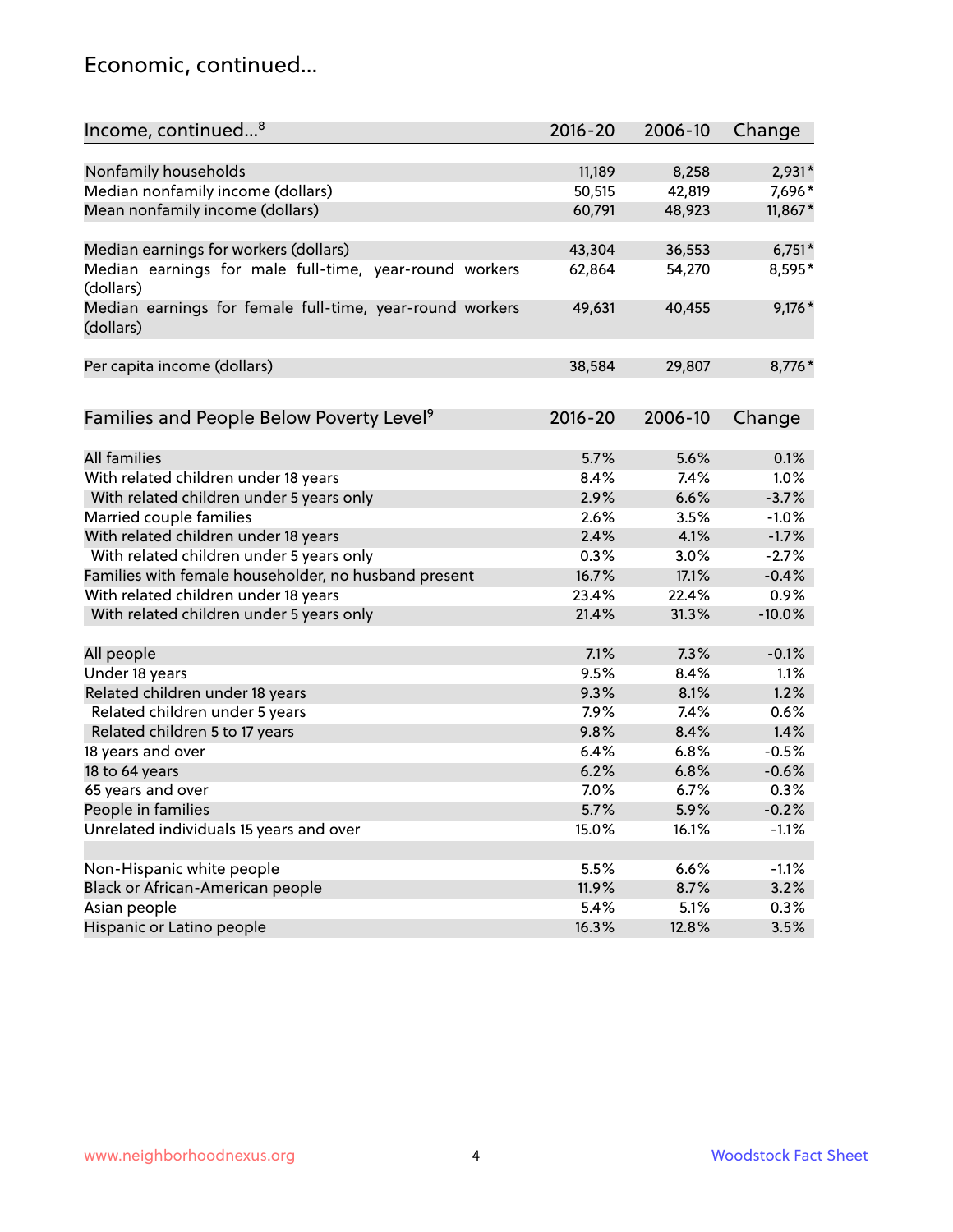## Employment

| Employment Status <sup>10</sup>                                                               | $2016 - 20$ | 2006-10 | Change     |
|-----------------------------------------------------------------------------------------------|-------------|---------|------------|
|                                                                                               |             |         |            |
| Population 16 years and over                                                                  | 85,856      | 67,434  | 18,422*    |
| In labor force                                                                                | 70.2%       | 73.7%   | $-3.5%$ *  |
| Civilian labor force                                                                          | 70.1%       | 73.7%   | $-3.5%$ *  |
| Employed                                                                                      | 68.0%       | 68.4%   | $-0.4%$    |
| Unemployed                                                                                    | 2.2%        | 5.3%    | $-3.1%$    |
| <b>Armed Forces</b>                                                                           | 0.1%        | 0.0%    | $0.0\%$    |
| Not in labor force                                                                            | 29.8%       | 26.3%   | $3.5\%$ *  |
| Civilian labor force                                                                          | 60,222      | 49,683  | 10,539*    |
| <b>Unemployment Rate</b>                                                                      | 3.1%        | 7.1%    | $-4.0%$    |
|                                                                                               |             |         |            |
| Females 16 years and over                                                                     | 44,498      | 35,091  | 9,407*     |
| In labor force                                                                                | 64.0%       | 65.6%   | $-1.6%$    |
| Civilian labor force                                                                          | 64.0%       | 65.6%   | $-1.6%$    |
| Employed                                                                                      | 61.7%       | 61.1%   | 0.6%       |
| Own children of the householder under 6 years                                                 | 7,996       | 8,101   | $-105$     |
| All parents in family in labor force                                                          | 69.2%       | 56.5%   | 12.6%*     |
|                                                                                               |             |         |            |
| Own children of the householder 6 to 17 years                                                 | 17,574      | 16,043  | $1,531*$   |
| All parents in family in labor force                                                          | 70.5%       | 69.4%   | 1.2%       |
|                                                                                               |             |         |            |
| Industry <sup>11</sup>                                                                        | $2016 - 20$ | 2006-10 | Change     |
| Civilian employed population 16 years and over                                                | 58,357      | 46,138  | 12,219*    |
|                                                                                               | 0.2%        | 0.3%    | $-0.1%$    |
| Agriculture, forestry, fishing and hunting, and mining<br>Construction                        | 8.0%        | 8.6%    | $-0.6%$    |
|                                                                                               | 8.5%        | 9.8%    | $-1.3%$    |
| Manufacturing<br>Wholesale trade                                                              | 3.6%        | 4.9%    | $-1.4\%$ * |
| Retail trade                                                                                  | 12.3%       | 14.3%   | $-2.0\%$ * |
|                                                                                               | 4.3%        | 3.4%    | $0.9\%$ *  |
| Transportation and warehousing, and utilities<br>Information                                  | 3.0%        | 3.8%    | $-0.8%$    |
| Finance and insurance, and real estate and rental and leasing                                 | 8.6%        |         |            |
|                                                                                               |             | 7.8%    | $0.8\%$    |
| Professional, scientific, and management, and administrative<br>and waste management services | 16.5%       | 13.3%   | $3.2\%$ *  |
| Educational services, and health care and social assistance                                   | 18.3%       | 17.7%   | 0.6%       |
| Arts, entertainment, and recreation, and accommodation and                                    | 9.2%        | 7.6%    | $1.6\%$ *  |
| food services                                                                                 |             |         |            |
| Other services, except public administration                                                  | 4.5%        | 6.2%    | $-1.6\%$ * |
| Public administration                                                                         | 3.1%        | 2.3%    | 0.8%       |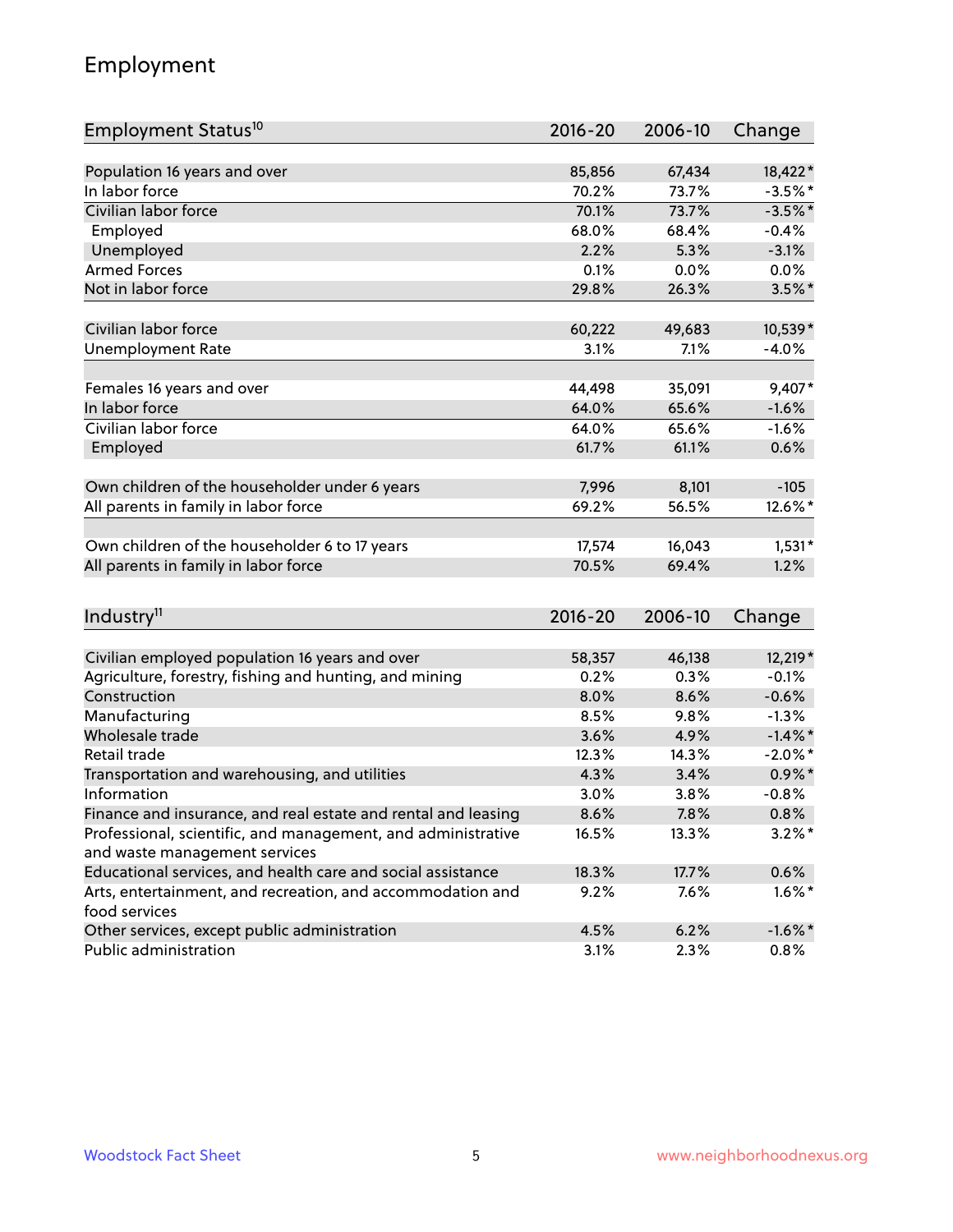# Employment, continued...

| Occupation <sup>12</sup>                                     | $2016 - 20$ | 2006-10 | Change     |
|--------------------------------------------------------------|-------------|---------|------------|
| Civilian employed population 16 years and over               | 58,357      | 46,138  | 12,219 *   |
| Management, business, science, and arts occupations          | 44.4%       | 41.1%   | $3.3\%$ *  |
| Service occupations                                          | 15.7%       | 12.2%   | $3.5\%$ *  |
| Sales and office occupations                                 | 25.2%       | 29.3%   | $-4.1%$ *  |
| Natural<br>and<br>maintenance<br>resources,<br>construction, | 7.0%        | 9.8%    | $-2.8\%$ * |
| occupations                                                  |             |         |            |
| Production, transportation, and material moving occupations  | 7.7%        | 7.5%    | 0.1%       |
| Class of Worker <sup>13</sup>                                | $2016 - 20$ | 2006-10 | Change     |
| Civilian employed population 16 years and over               | 58,357      | 46,138  | 12,219 *   |
| Private wage and salary workers                              | 84.8%       | 84.3%   | 0.5%       |
| Government workers                                           | 9.3%        | 9.9%    | $-0.6%$    |
| Self-employed in own not incorporated business workers       | 5.8%        | 5.7%    | 0.2%       |
| Unpaid family workers                                        | 0.1%        | 0.1%    | $-0.1%$    |
|                                                              |             |         |            |
| Job Flows <sup>14</sup>                                      | 2019        | 2010    | Change     |
| Total Jobs in district                                       | 30,157      | 18,446  | 11,711     |
| Held by residents of district                                | 19.9%       | 21.7%   | $-1.7%$    |
| Held by non-residents of district                            | 80.1%       | 78.3%   | 1.7%       |
|                                                              |             |         |            |
| Jobs by Industry Sector <sup>15</sup>                        | 2019        | 2010    | Change     |
| Total Jobs in district                                       | 30,157      | 18,446  | 11,711     |
| Goods Producing sectors                                      | 15.4%       | 10.5%   | 4.9%       |
| Trade, Transportation, and Utilities sectors                 | 24.2%       | 25.0%   | $-0.8%$    |
| All Other Services sectors                                   | 60.4%       | 64.6%   | $-4.2%$    |
|                                                              |             |         |            |
| Total Jobs in district held by district residents            | 6,006       | 3,994   | 2,012      |
| <b>Goods Producing sectors</b>                               | 14.7%       | 11.5%   | 3.3%       |
| Trade, Transportation, and Utilities sectors                 | 15.7%       | 13.3%   | 2.4%       |
| All Other Services sectors                                   | 69.6%       | 75.2%   | $-5.6%$    |
|                                                              |             |         |            |
| Jobs by Earnings <sup>16</sup>                               | 2019        | 2010    | Change     |
| Total Jobs in district                                       | 30,157      | 18,446  | 11,711     |
| Jobs with earnings \$1250/month or less                      | 27.9%       | 33.2%   | $-5.3%$    |
| Jobs with earnings \$1251/month to \$3333/month              | 34.4%       | 38.8%   | $-4.3%$    |
| Jobs with earnings greater than \$3333/month                 | 37.7%       | 28.0%   | 9.7%       |
|                                                              |             |         |            |
| Total Jobs in district held by district residents            | 6,006       | 3,994   | 2,012      |
| Jobs with earnings \$1250/month or less                      | 31.6%       | 35.9%   | $-4.4%$    |
| Jobs with earnings \$1251/month to \$3333/month              | 34.3%       | 36.1%   | $-1.8%$    |
| Jobs with earnings greater than \$3333/month                 | 34.1%       | 28.0%   | 6.2%       |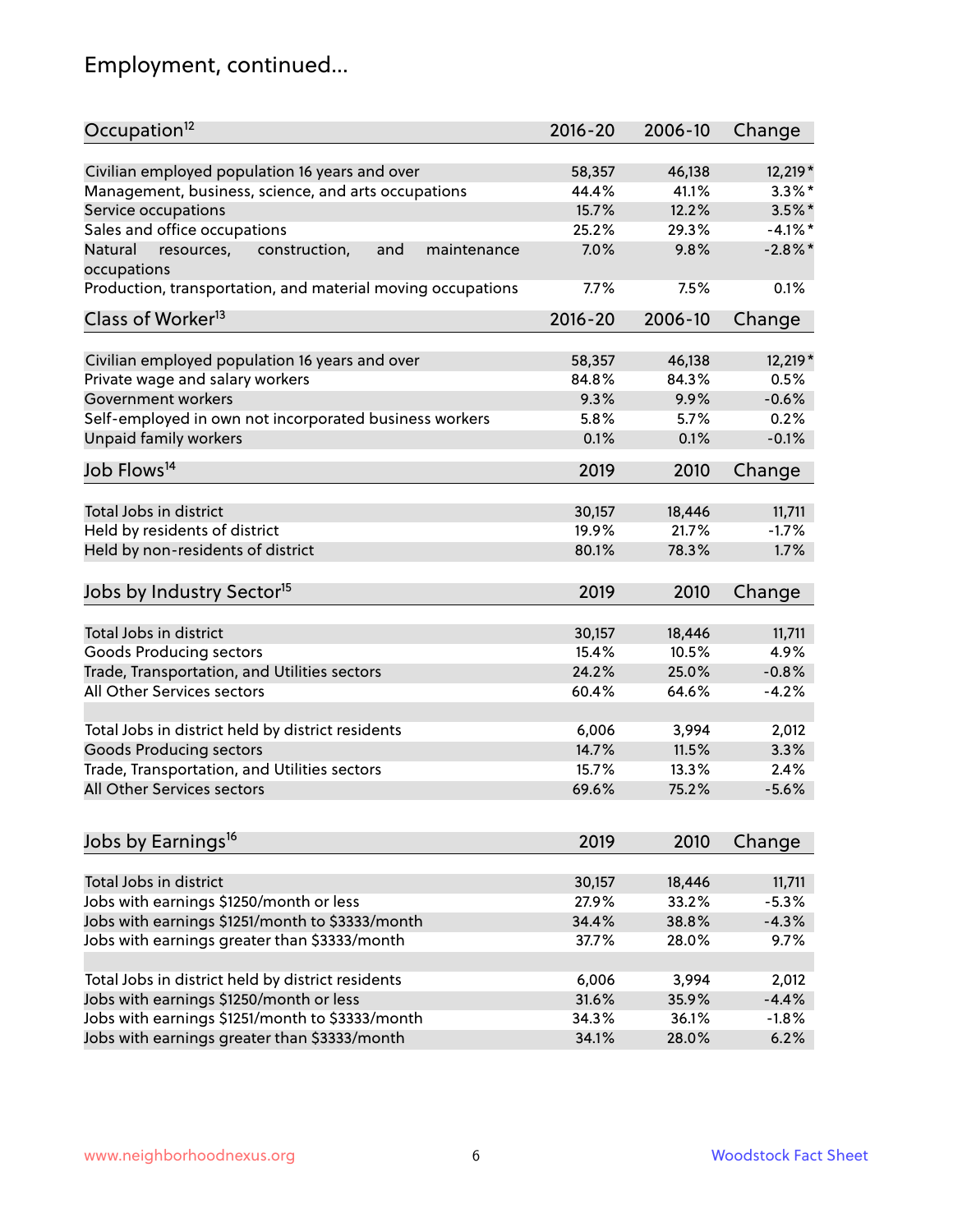# Employment, continued...

| Jobs by Age of Worker <sup>17</sup>               | 2019   | 2010   | Change  |
|---------------------------------------------------|--------|--------|---------|
|                                                   |        |        |         |
| Total Jobs in district                            | 30,157 | 18,446 | 11,711  |
| Jobs with workers age 29 or younger               | 28.8%  | 28.5%  | 0.3%    |
| Jobs with workers age 30 to 54                    | 51.5%  | 55.7%  | $-4.2%$ |
| Jobs with workers age 55 or older                 | 19.6%  | 15.8%  | 3.8%    |
|                                                   |        |        |         |
| Total Jobs in district held by district residents | 6,006  | 3.994  | 2,012   |
| Jobs with workers age 29 or younger               | 27.0%  | 27.9%  | $-0.8%$ |
| Jobs with workers age 30 to 54                    | 49.6%  | 56.6%  | $-7.1%$ |
| Jobs with workers age 55 or older                 | 23.4%  | 15.5%  | 7.9%    |
|                                                   |        |        |         |

#### Education

| School Enrollment <sup>18</sup>                | $2016 - 20$ | 2006-10 | Change     |
|------------------------------------------------|-------------|---------|------------|
|                                                |             |         |            |
| Population 3 years and over enrolled in school | 28,564      | 25,373  | $3,191*$   |
| Nursery school, preschool                      | 7.5%        | 8.3%    | $-0.9\%$   |
| Kindergarten                                   | 3.7%        | 6.6%    | $-2.9\%$ * |
| Elementary school (grades 1-8)                 | 42.2%       | 44.3%   | $-2.2%$    |
| High school (grades 9-12)                      | 21.1%       | 19.8%   | $1.3\%$    |
| College or graduate school                     | 25.6%       | 21.0%   | $4.6\%$ *  |
| Educational Attainment <sup>19</sup>           | $2016 - 20$ | 2006-10 | Change     |
|                                                |             |         |            |
| Population 25 years and over                   | 74,299      | 57,746  | 16,553*    |
| Less than 9th grade                            | 1.9%        | 3.0%    | $-1.1%$    |
| 9th to 12th grade, no diploma                  | 4.4%        | 5.3%    | $-1.0%$    |
| High school graduate (includes equivalency)    | 21.6%       | 22.9%   | $-1.3%$    |
| Some college, no degree                        | 23.6%       | 25.5%   | $-1.9%$    |
| Associate's degree                             | 7.3%        | 7.7%    | $-0.3%$    |
| Bachelor's degree                              | 29.4%       | 26.7%   | $2.7\%$ *  |
| Graduate or professional degree                | 11.8%       | 8.8%    | $3.0\%$ *  |
|                                                |             |         |            |
| Percent high school graduate or higher         | 93.8%       | 91.6%   | 2.1%       |
| Percent bachelor's degree or higher            | 41.2%       | 35.5%   | $5.7\%$ *  |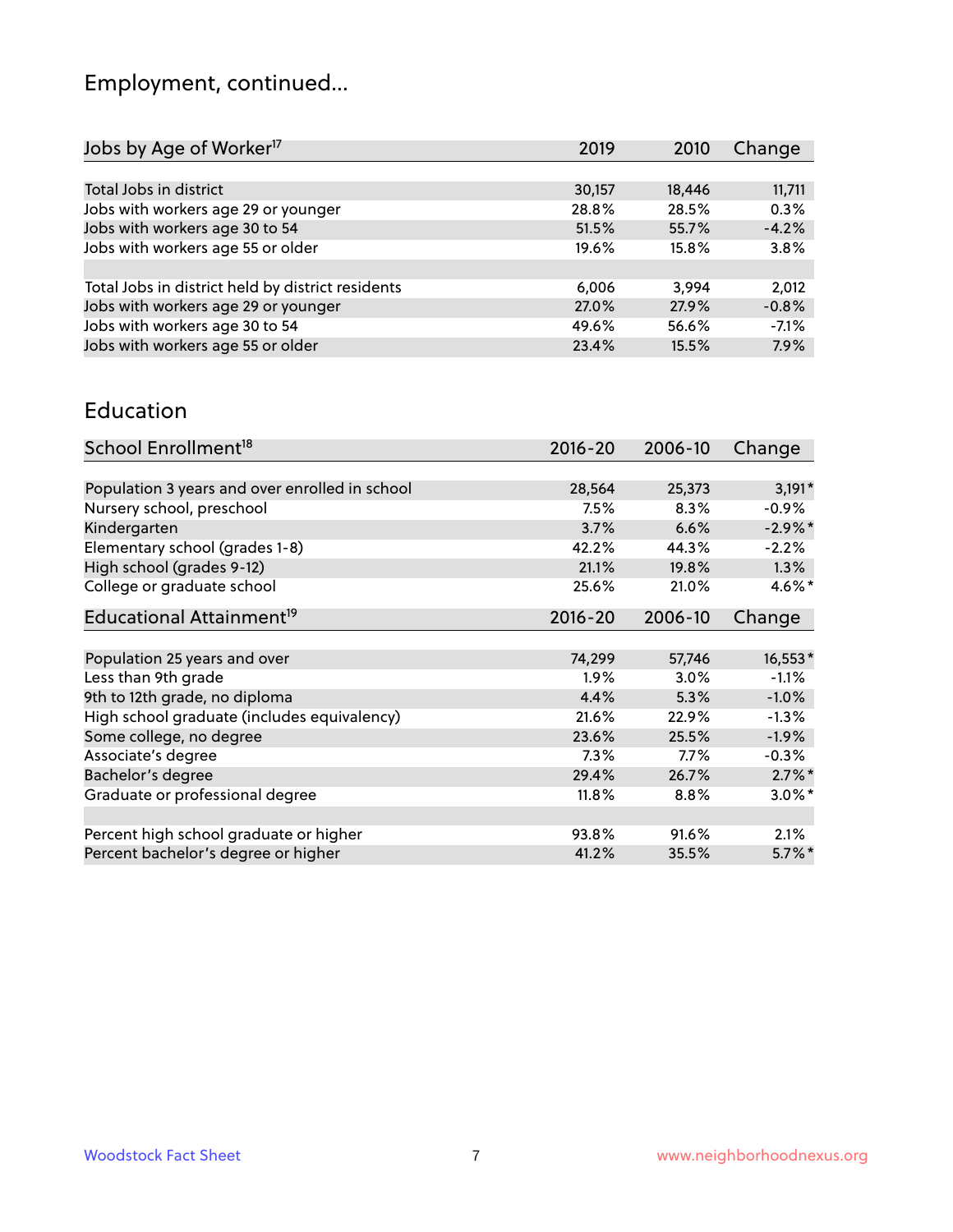### Housing

| Households by Type <sup>20</sup>                     | 2016-20     | 2006-10 | Change     |
|------------------------------------------------------|-------------|---------|------------|
|                                                      |             |         |            |
| <b>Total households</b>                              | 40,571      | 32,976  | 7,595*     |
| Family households (families)                         | 72.4%       | 75.0%   | $-2.5%$ *  |
| With own children under 18 years                     | 33.8%       | 39.8%   | $-6.1\%$ * |
| Married-couple family                                | 57.4%       | 60.9%   | $-3.5%$ *  |
| With own children of the householder under 18 years  | 25.6%       | 31.4%   | $-5.8\%$ * |
| Male householder, no wife present, family            | 5.5%        | 3.5%    | $2.0\%$ *  |
| With own children of the householder under 18 years  | 3.1%        | 2.0%    | $1.1\%$ *  |
| Female householder, no husband present, family       | 9.5%        | 10.6%   | $-1.1%$    |
| With own children of the householder under 18 years  | 5.0%        | 6.4%    | $-1.4%$    |
| Nonfamily households                                 | 27.6%       | 25.0%   | $2.5%$ *   |
| Householder living alone                             | 21.8%       | 20.4%   | 1.4%       |
| 65 years and over                                    | 8.9%        | 4.5%    | 4.4%*      |
|                                                      |             |         |            |
| Households with one or more people under 18 years    | 37.0%       | 42.4%   | $-5.4\%$ * |
| Households with one or more people 65 years and over | 26.3%       | 14.6%   | $11.6\%$ * |
|                                                      |             |         |            |
| Average household size                               | 2.68        | 2.71    | $-0.03$    |
| Average family size                                  | 3.14        | 3.14    | $-0.00$    |
|                                                      |             |         |            |
| Housing Occupancy <sup>21</sup>                      | $2016 - 20$ | 2006-10 | Change     |
|                                                      |             |         |            |
| Total housing units                                  | 42,177      | 35,247  | 6,930*     |
| Occupied housing units                               | 96.2%       | 93.6%   | $2.6\%$ *  |
| Vacant housing units                                 | 3.8%        | 6.4%    | $-2.6\%$ * |
|                                                      |             |         |            |
| Homeowner vacancy rate                               | 0.8         | 2.6     | $-1.8*$    |
| Rental vacancy rate                                  | 2.7         | 11.0    | $-8.3*$    |
|                                                      |             |         |            |
|                                                      |             |         |            |
| Units in Structure <sup>22</sup>                     | $2016 - 20$ | 2006-10 | Change     |
| Total housing units                                  | 42,177      | 35,247  | $6,930*$   |
| 1-unit, detached                                     | 76.3%       | 80.0%   | $-3.7%$ *  |
|                                                      |             |         |            |
| 1-unit, attached                                     | 6.8%        | 4.8%    | $2.0\%$ *  |
| 2 units                                              | 0.2%        | 0.3%    | $-0.1%$    |
| 3 or 4 units                                         | 0.8%        | 0.4%    | 0.4%       |
| 5 to 9 units                                         | 1.3%        | 1.2%    | 0.1%       |
| 10 to 19 units                                       | 4.4%        | 5.0%    | $-0.6%$    |
| 20 or more units                                     | 6.5%        | 3.8%    | $2.7\%$ *  |
| Mobile home                                          | 3.8%        | 4.6%    | $-0.8\%$   |
| Boat, RV, van, etc.                                  | 0.0%        | 0.0%    | 0.0%       |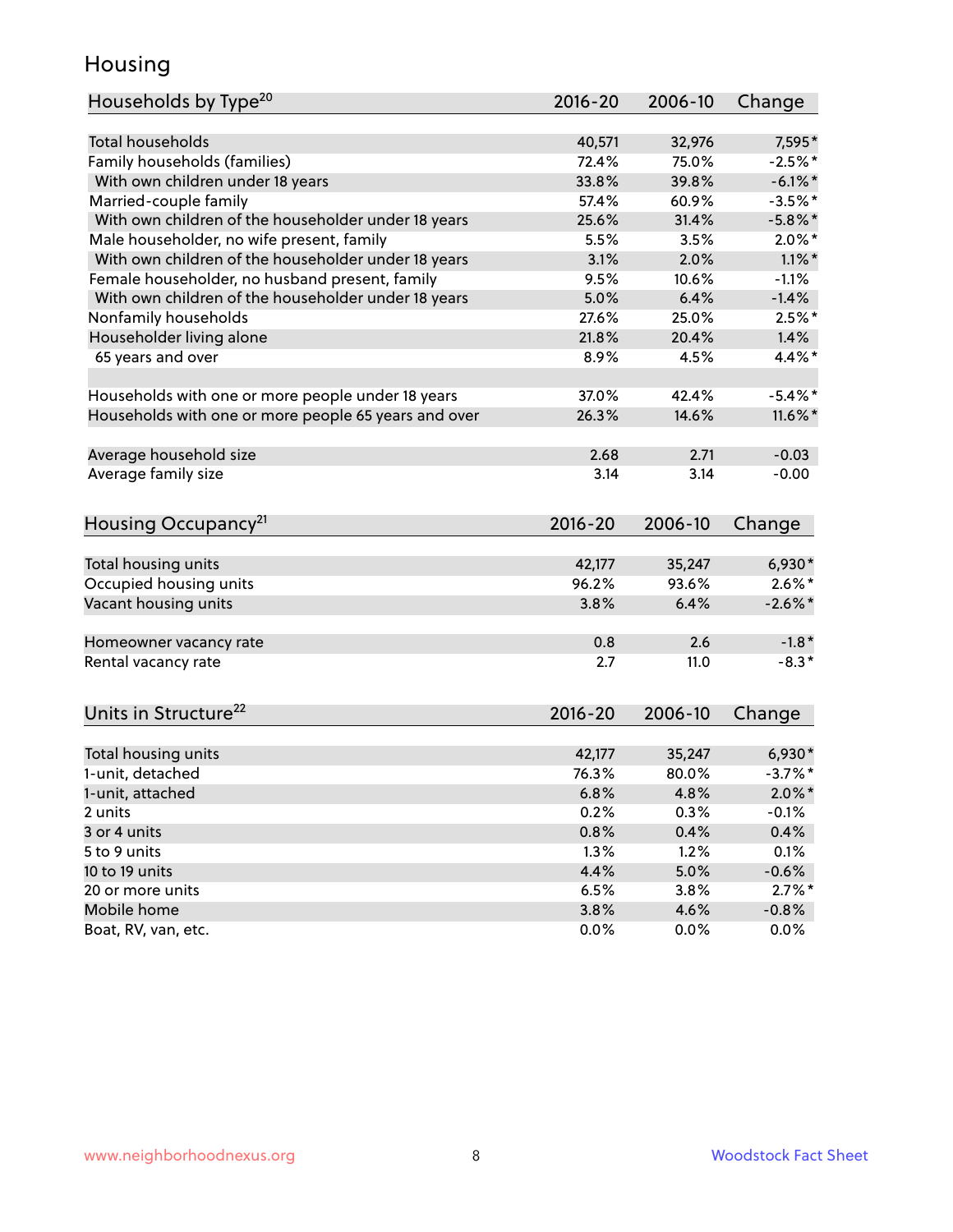## Housing, Continued...

| Year Structure Built <sup>23</sup>                    | 2016-20         | 2006-10 | Change                |
|-------------------------------------------------------|-----------------|---------|-----------------------|
| Total housing units                                   | 42,177          | 35,247  | $6,930*$              |
| Built 2014 or later                                   | 8.1%            | (X)     | (X)                   |
| Built 2010 to 2013                                    | 4.8%            | (X)     | (X)                   |
| Built 2000 to 2009                                    | 23.4%           | 28.0%   | $-4.6\%$ *            |
| Built 1990 to 1999                                    | 30.6%           | 32.7%   | $-2.1\%$ *            |
| Built 1980 to 1989                                    | 19.6%           | 22.4%   | $-2.8\%$ *            |
| Built 1970 to 1979                                    | 10.2%           | 13.6%   | $-3.4\%$ *            |
| Built 1960 to 1969                                    | 2.0%            | 1.7%    | 0.3%                  |
| Built 1950 to 1959                                    | 0.9%            | 0.8%    | 0.2%                  |
| Built 1940 to 1949                                    | 0.1%            | 0.4%    | $-0.3%$               |
| Built 1939 or earlier                                 | 0.4%            | 0.5%    | $-0.1%$               |
| Housing Tenure <sup>24</sup>                          | $2016 - 20$     | 2006-10 | Change                |
|                                                       |                 |         |                       |
| Occupied housing units                                | 40,571          | 32,976  | 7,595*                |
| Owner-occupied                                        | 74.5%           | 78.9%   | $-4.4\%$ *            |
| Renter-occupied                                       | 25.5%           | 21.1%   | 4.4%*                 |
| Average household size of owner-occupied unit         | 2.74            | 2.75    | $-0.01$               |
| Average household size of renter-occupied unit        | 2.52            | 2.55    | $-0.03$               |
| Residence 1 Year Ago <sup>25</sup>                    | $2016 - 20$     | 2006-10 | Change                |
|                                                       |                 |         |                       |
| Population 1 year and over                            | 107,518         | 88,518  | 19,000*               |
| Same house                                            | 88.9%           | 84.0%   | 4.9%*                 |
| Different house in the U.S.                           | 10.8%           | 15.6%   | $-4.8\%$ *            |
| Same county                                           | 4.1%            | 7.0%    | $-2.9%$ *             |
| Different county                                      | 6.7%            | 8.6%    | $-1.9%$ *             |
| Same state                                            | 4.9%            | 6.0%    | $-1.1%$               |
| Different state                                       | 1.8%            | 2.5%    | $-0.8%$               |
| Abroad                                                | 0.3%            | 0.3%    | $-0.0%$               |
| Value of Housing Unit <sup>26</sup>                   | $2016 - 20$     | 2006-10 | Change                |
| Owner-occupied units                                  | 30,207          | 26,004  | 4,203*                |
| Less than \$50,000                                    | 1.4%            | 2.6%    | $-1.1%$               |
| \$50,000 to \$99,999                                  | 1.1%            | 3.2%    | $-2.1%$               |
| \$100,000 to \$149,999                                | 7.7%            | 19.8%   | $-12.0\%$ *           |
| \$150,000 to \$199,999                                | 18.3%           | 33.1%   | $-14.8\%$ *           |
| \$200,000 to \$299,999                                | 36.9%           | 26.5%   | 10.4%*                |
| \$300,000 to \$499,999                                | 26.5%           | 12.8%   | 13.8%*                |
| \$500,000 to \$999,999                                | 7.6%            | 1.9%    | $5.7\%$ *             |
| \$1,000,000 or more                                   | 0.4%            | 0.2%    | 0.2%                  |
| Median (dollars)                                      | 252,947         | 183,495 | 69,452*               |
| Mortgage Status <sup>27</sup>                         | $2016 - 20$     | 2006-10 | Change                |
|                                                       |                 | 26,004  |                       |
| Owner-occupied units<br>Housing units with a mortgage | 30,207<br>75.6% | 85.9%   | 4,203*<br>$-10.4\%$ * |
|                                                       |                 |         | 10.4%*                |
| Housing units without a mortgage                      | 24.4%           | 14.1%   |                       |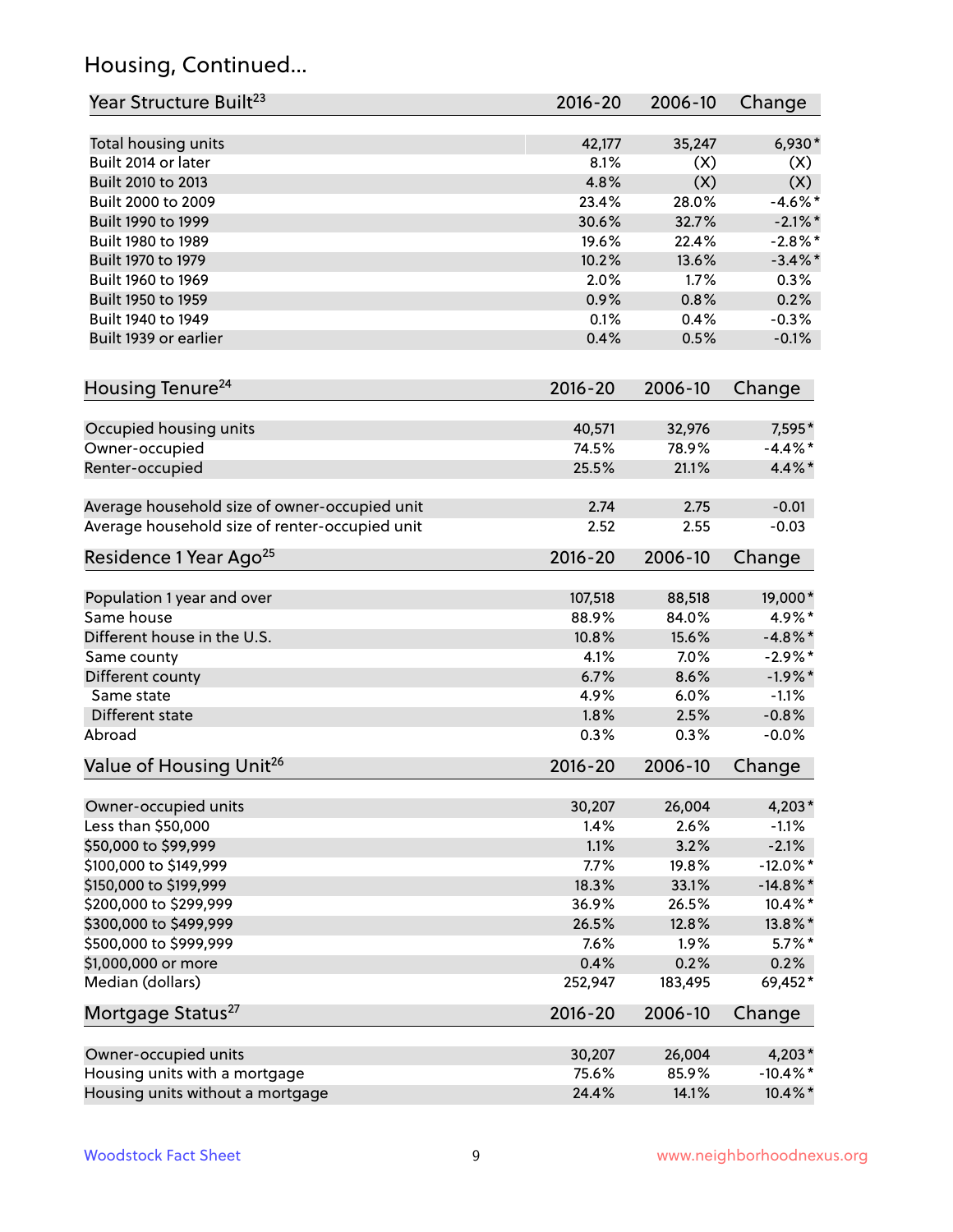## Housing, Continued...

| Selected Monthly Owner Costs <sup>28</sup>                                            | 2016-20     | 2006-10 | Change      |
|---------------------------------------------------------------------------------------|-------------|---------|-------------|
| Housing units with a mortgage                                                         | 22,822      | 22,343  | 479         |
| Less than \$300                                                                       | 0.1%        | 0.0%    | 0.1%        |
| \$300 to \$499                                                                        | 0.7%        | 0.6%    | 0.1%        |
| \$500 to \$999                                                                        | 10.8%       | 10.4%   | 0.4%        |
| \$1,000 to \$1,499                                                                    | 33.0%       | 35.4%   | $-2.4%$     |
| \$1,500 to \$1,999                                                                    | 30.5%       | 30.9%   | $-0.4%$     |
| \$2,000 to \$2,999                                                                    | 20.5%       | 18.3%   | 2.2%        |
| \$3,000 or more                                                                       | 4.4%        | 4.3%    | 0.1%        |
| Median (dollars)                                                                      | 1,589       | 1,558   | $32*$       |
| Housing units without a mortgage                                                      | 7,385       | 3,661   | $3,724*$    |
| Less than \$150                                                                       | 0.7%        | 1.4%    | $-0.7%$     |
| \$150 to \$249                                                                        | 4.9%        | 16.9%   | $-12.0%$    |
| \$250 to \$349                                                                        | 18.2%       | 18.5%   | $-0.3%$     |
| \$350 to \$499                                                                        | 32.6%       | 29.3%   | 3.3%        |
| \$500 to \$699                                                                        | 30.3%       | 24.4%   | 5.9%        |
| \$700 or more                                                                         | 13.5%       | 9.7%    | 3.8%        |
| Median (dollars)                                                                      | 468         | 411     | $57*$       |
| Selected Monthly Owner Costs as a Percentage of<br>Household Income <sup>29</sup>     | $2016 - 20$ | 2006-10 | Change      |
| Housing units with a mortgage (excluding units where<br>SMOCAPI cannot be computed)   | 22,772      | 22,287  | 485         |
| Less than 20.0 percent                                                                | 49.9%       | 34.0%   | 15.9%*      |
| 20.0 to 24.9 percent                                                                  | 16.0%       | 16.6%   | $-0.6%$     |
| 25.0 to 29.9 percent                                                                  | 12.9%       | 13.7%   | $-0.9\%$    |
| 30.0 to 34.9 percent                                                                  | 4.4%        | 7.8%    | $-3.4\%$ *  |
| 35.0 percent or more                                                                  | 16.8%       | 27.9%   | $-11.1\%$ * |
| Not computed                                                                          | 50          | 56      | -6          |
| Housing unit without a mortgage (excluding units where<br>SMOCAPI cannot be computed) | 7,316       | 3,632   | 3,684*      |
| Less than 10.0 percent                                                                | 61.6%       | 45.9%   | 15.7%       |
| 10.0 to 14.9 percent                                                                  | 15.6%       | 16.7%   | $-1.1\%$ *  |
| 15.0 to 19.9 percent                                                                  | 10.8%       | 12.9%   | $-2.1%$     |
| 20.0 to 24.9 percent                                                                  | 4.8%        | 7.1%    | $-2.3%$     |
| 25.0 to 29.9 percent                                                                  | 0.9%        | 5.9%    | $-5.0%$     |
| 30.0 to 34.9 percent                                                                  | 0.2%        | 1.7%    | $-1.5%$     |
| 35.0 percent or more                                                                  | 6.1%        | 9.9%    | $-3.7%$     |
| Not computed                                                                          | 69          | 29      | 40          |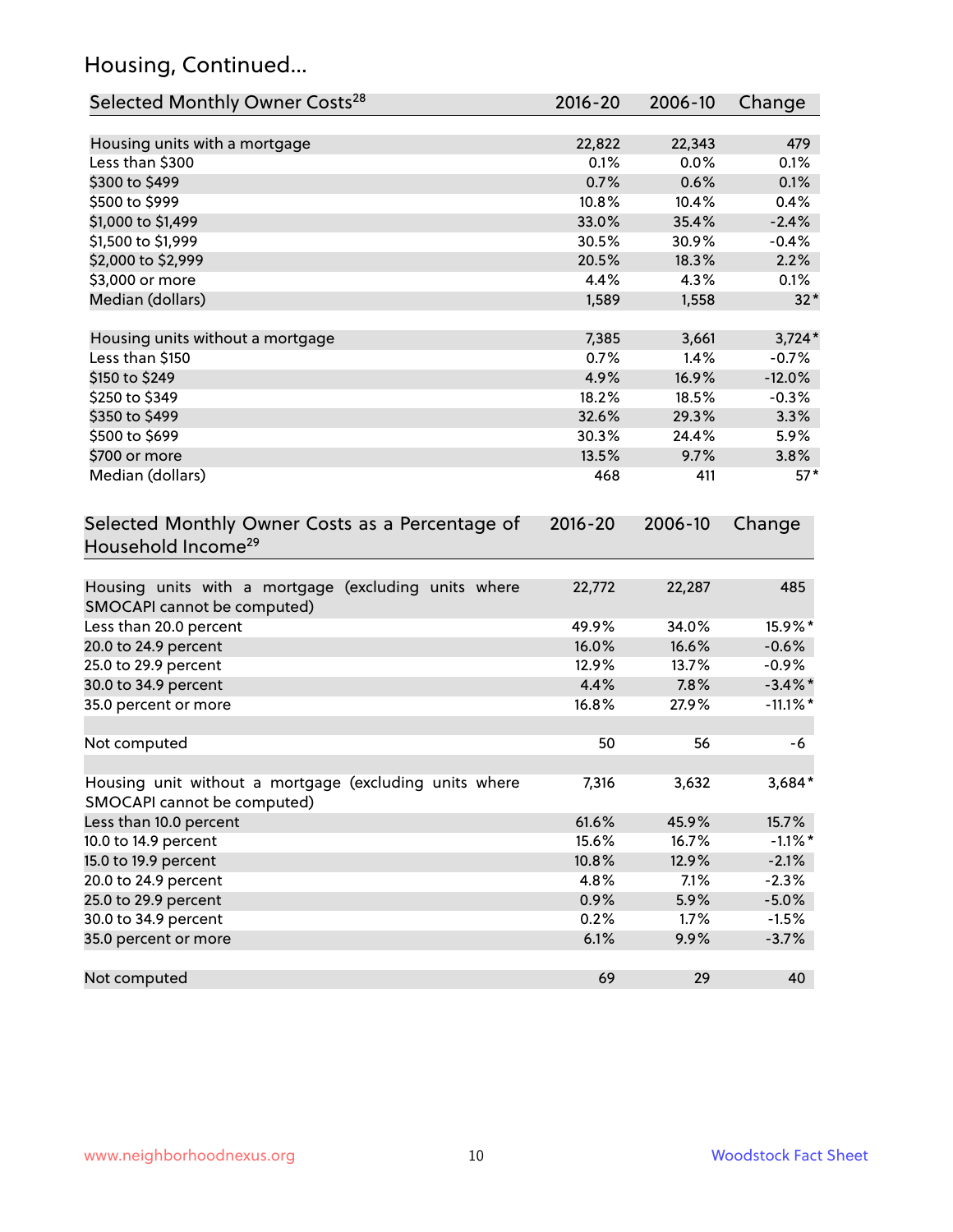## Housing, Continued...

| Gross Rent <sup>30</sup>                                                       | 2016-20     | 2006-10 | Change      |
|--------------------------------------------------------------------------------|-------------|---------|-------------|
|                                                                                |             |         |             |
| Occupied units paying rent                                                     | 9,993       | 6,762   | $3,231*$    |
| Less than \$200                                                                | 0.0%        | 0.4%    | $-0.4%$     |
| \$200 to \$499                                                                 | 2.4%        | 3.2%    | $-0.9%$     |
| \$500 to \$749                                                                 | 2.7%        | 11.1%   | $-8.4%$     |
| \$750 to \$999                                                                 | 12.7%       | 33.6%   | $-20.8\%$ * |
| \$1,000 to \$1,499                                                             | 44.3%       | 40.6%   | 3.7%        |
| \$1,500 to \$1,999                                                             | 31.2%       | 10.1%   | $21.1\%$ *  |
| \$2,000 or more                                                                | 6.7%        | 0.9%    | 5.7%        |
| Median (dollars)                                                               | 1,345       | 1,266   | $79*$       |
| No rent paid                                                                   | 371         | 210     | 161         |
| Gross Rent as a Percentage of Household Income <sup>31</sup>                   | $2016 - 20$ | 2006-10 | Change      |
| Occupied units paying rent (excluding units where GRAPI<br>cannot be computed) | 9,949       | 6,678   | $3,271*$    |
| Less than 15.0 percent                                                         | 9.3%        | 12.0%   | $-2.8%$     |
| 15.0 to 19.9 percent                                                           | 12.2%       | 16.2%   | $-4.0%$     |
| 20.0 to 24.9 percent                                                           | 16.0%       | 13.5%   | 2.5%        |
| 25.0 to 29.9 percent                                                           | 10.6%       | 11.1%   | $-0.5%$     |
| 30.0 to 34.9 percent                                                           | 9.4%        | 9.6%    | $-0.2%$     |
| 35.0 percent or more                                                           | 42.6%       | 37.6%   | 5.0%        |
| Not computed                                                                   | 415         | 294     | 121         |
| Transportation                                                                 |             |         |             |
| Commuting to Work <sup>32</sup>                                                | 2016-20     | 2006-10 | Change      |
| Workers 16 years and over                                                      | 57,635      | 45,077  | 12,558*     |
| Car, truck, or van - drove alone                                               | 78.1%       | 79.0%   | $-0.9%$     |
| Car, truck, or van - carpooled                                                 | 8.1%        | 10.1%   | $-2.0\%$ *  |
| Public transportation (excluding taxicab)                                      | 0.6%        | 0.6%    | 0.1%        |
| Walked                                                                         | 0.5%        | 1.1%    | $-0.7\%$ *  |
| Other means                                                                    | 1.7%        | 1.0%    | $0.8\%$ *   |
| Worked at home                                                                 | 10.9%       | 8.2%    | $2.7\%$ *   |
| Mean travel time to work (minutes)                                             | 35.3        | 33.8    | $1.5*$      |
| Vehicles Available <sup>33</sup>                                               | 2016-20     | 2006-10 | Change      |
| Occupied housing units                                                         | 40,571      | 32,976  | 7,595*      |
| No vehicles available                                                          | 2.3%        | 2.1%    | 0.3%        |
| 1 vehicle available                                                            | 26.3%       | 27.7%   | $-1.3%$     |
| 2 vehicles available                                                           | 46.8%       | 47.5%   | $-0.7%$     |
| 3 or more vehicles available                                                   | 24.5%       | 22.8%   | 1.7%        |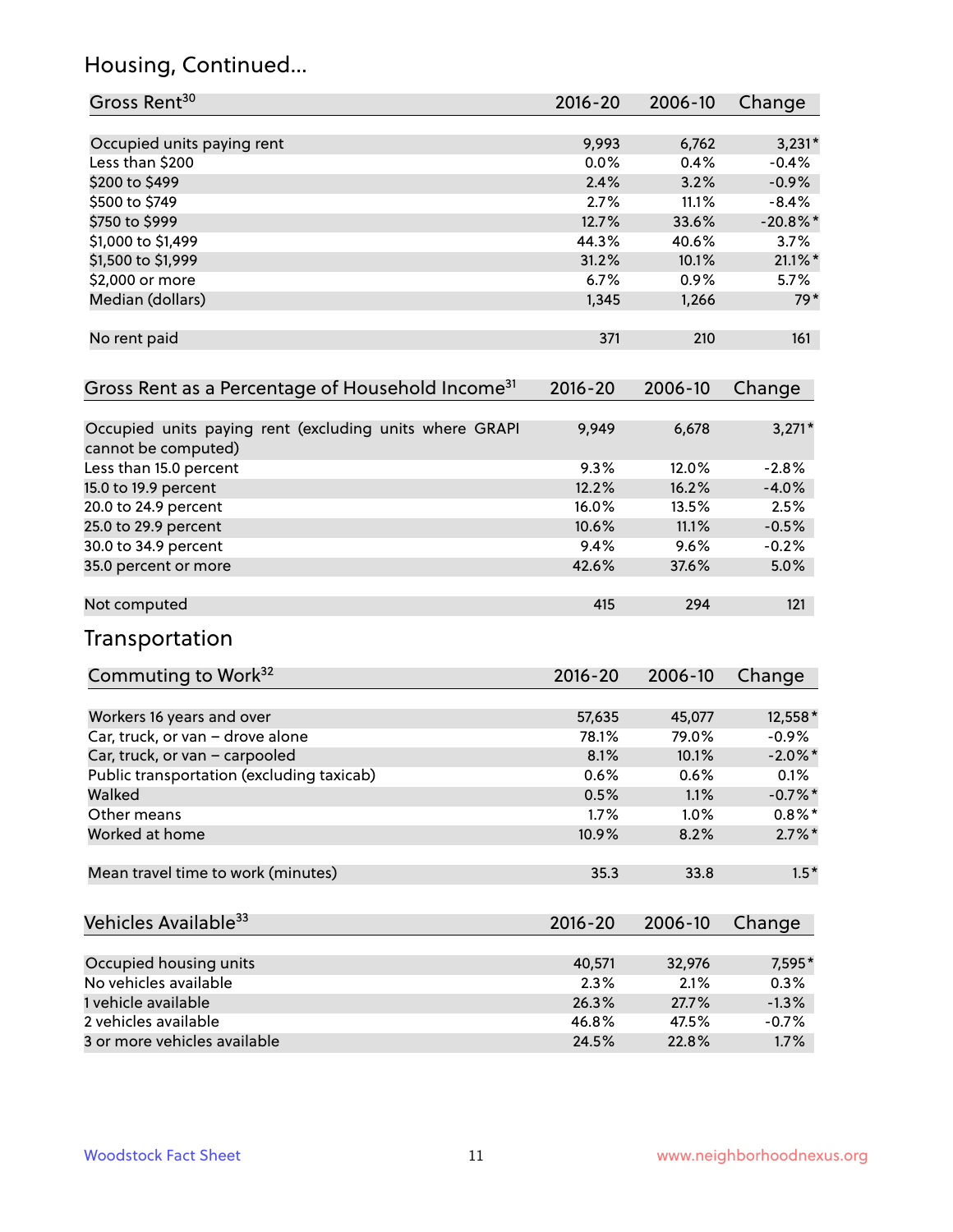### Health

| Health Insurance coverage <sup>34</sup> | 2016-20 |
|-----------------------------------------|---------|
|-----------------------------------------|---------|

| Civilian Noninstitutionalized Population                | 108,881 |
|---------------------------------------------------------|---------|
| With health insurance coverage                          | 89.6%   |
| With private health insurance coverage                  | 77.3%   |
| With public health coverage                             | 22.8%   |
| No health insurance coverage                            | 10.4%   |
| Civilian Noninstitutionalized Population Under 19 years | 27,366  |
| No health insurance coverage                            | 7.3%    |
| Civilian Noninstitutionalized Population 19 to 64 years | 66,935  |
| In labor force:                                         | 55,076  |
| Employed:                                               | 53,368  |
| With health insurance coverage                          | 87.9%   |
| With private health insurance coverage                  | 86.1%   |
| With public coverage                                    | 4.4%    |
| No health insurance coverage                            | 12.1%   |
| Unemployed:                                             | 1,708   |
| With health insurance coverage                          | 71.6%   |
| With private health insurance coverage                  | 66.3%   |
| With public coverage                                    | 8.8%    |
| No health insurance coverage                            | 28.4%   |
| Not in labor force:                                     | 11,859  |
| With health insurance coverage                          | 84.6%   |
| With private health insurance coverage                  | 71.2%   |
| With public coverage                                    | 21.8%   |
| No health insurance coverage                            | 15.4%   |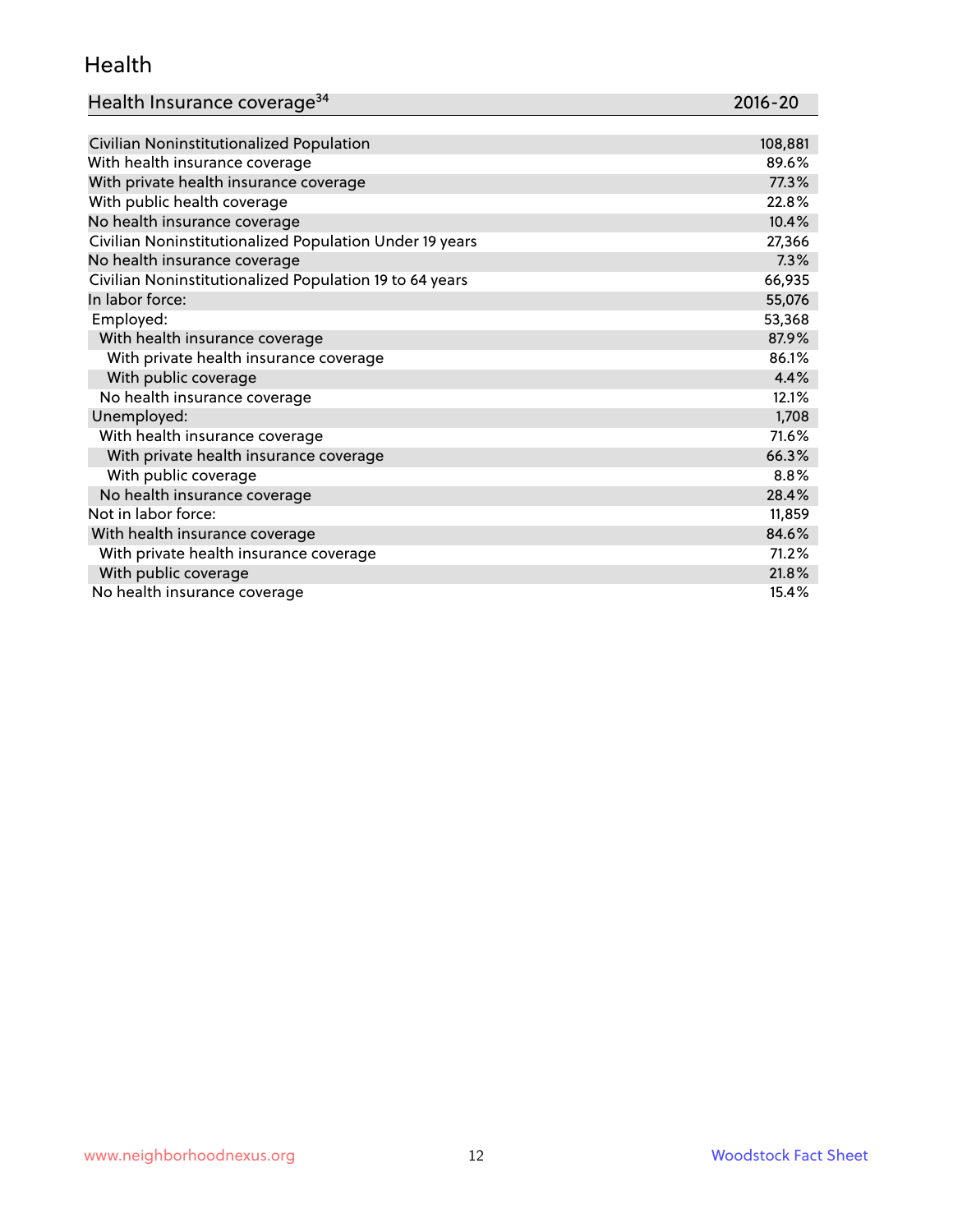## Employment Forecasts

| Forecast Employment by Sector <sup>35</sup>      | 2030     | 2020           | Change   |
|--------------------------------------------------|----------|----------------|----------|
|                                                  |          |                |          |
| <b>All Sectors</b>                               | 35,471   | 31,109         | 14.0%    |
| Goods Producing                                  | 2,359    | 3,010          | $-21.6%$ |
| Agriculture, forestry, fishing and hunting       | 7        | $\overline{7}$ | 0.0%     |
| Mining                                           | $\Omega$ | $\mathbf 0$    | 0.0%     |
| Construction                                     | 1,869    | 2,383          | $-21.6%$ |
| Manufacturing                                    | 483      | 620            | $-22.1%$ |
| <b>Service Providing</b>                         | 7,316    | 6,204          | 17.9%    |
| Wholesale trade                                  | 971      | 893            | 8.7%     |
| Retail trade                                     | 5,989    | 4,993          | 19.9%    |
| Transportation and warehousing                   | 356      | 318            | 11.9%    |
| <b>Utilities</b>                                 | $\Omega$ | $\Omega$       | 0.0%     |
| Information                                      | 420      | 319            | 31.7%    |
| <b>Financial activities</b>                      | 5,523    | 3,277          | 68.5%    |
| Finance and insurance                            | 4,229    | 2,190          | 93.1%    |
| Real estate and rental and leasing               | 1,294    | 1,087          | 19.0%    |
| Professional and business services               | 3,862    | 2,707          | 42.7%    |
| Professional, scientific, and technical services | 3,467    | 2,471          | 40.3%    |
| Management of companies and enterprises          | 395      | 236            | 67.4%    |
| <b>Education and health services</b>             | 4,053    | 4,583          | $-11.6%$ |
| <b>Education services</b>                        | 1,965    | 2,569          | $-23.5%$ |
| Health care and social assistance                | 2,088    | 2,014          | 3.7%     |
| Leisure and hospitality                          | 6,098    | 5,163          | 18.1%    |
| Arts, entertainment, and recreation              | 708      | 699            | 1.3%     |
| Accommodation and food services                  | 5,390    | 4,464          | 20.7%    |
| Other services, except public administration     | 2,322    | 1,933          | 20.1%    |
| <b>Public administration</b>                     | 492      | 689            | $-28.6%$ |
| <b>Population Forecasts</b>                      |          |                |          |

| Population Forecasts <sup>36</sup> | 2030    | 2020    | Change   |
|------------------------------------|---------|---------|----------|
|                                    |         |         |          |
| <b>Total Population</b>            | 132,957 | 119.170 | $11.6\%$ |
| <b>Total Households</b>            | 49.164  | 43.512  | $13.0\%$ |